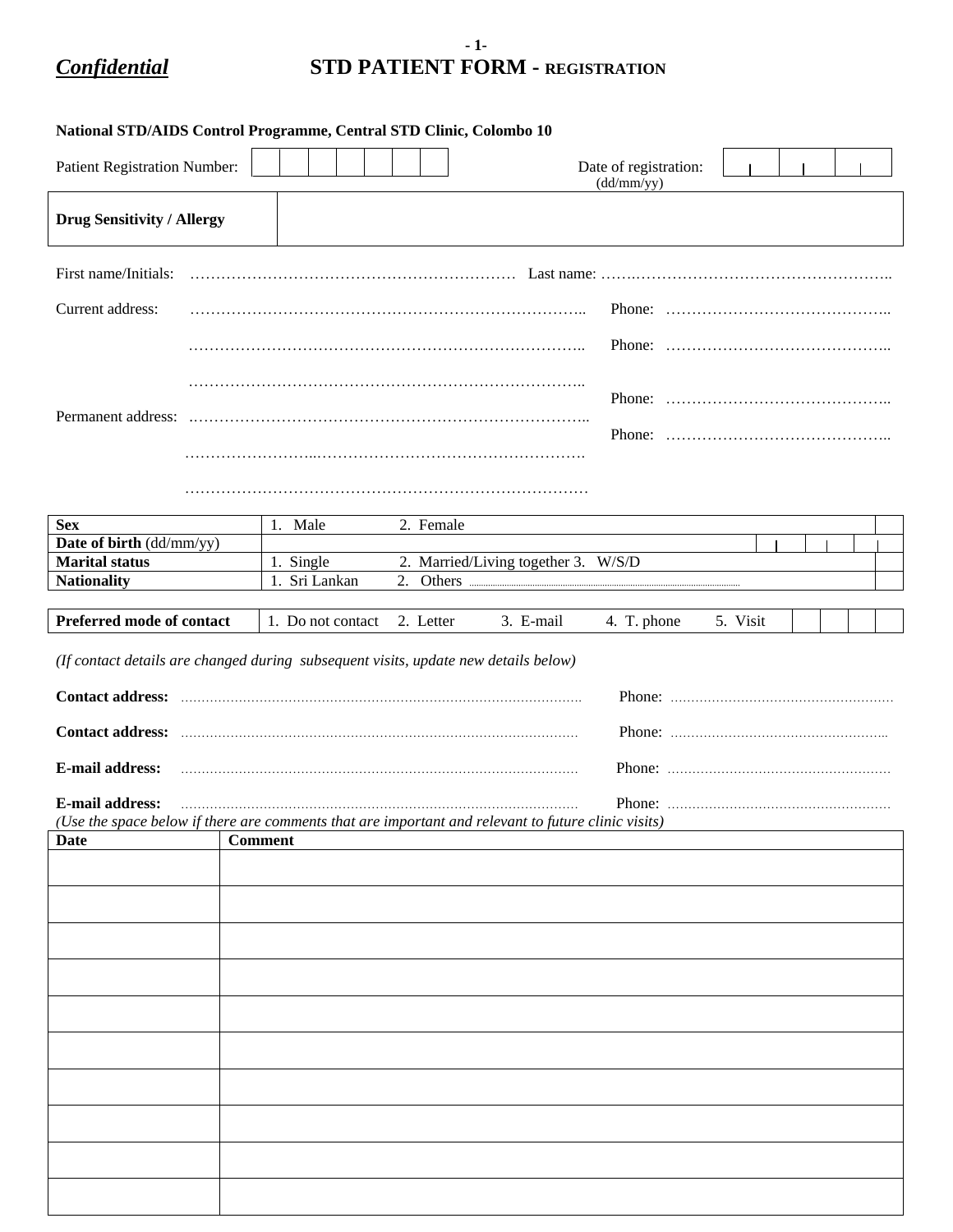|                                      |                              |  |                     |                 |                        |                                         |                                                                           | - 2- |    | <b>FEMALE PATIENT FORM - EPISODE OF CARE</b> |
|--------------------------------------|------------------------------|--|---------------------|-----------------|------------------------|-----------------------------------------|---------------------------------------------------------------------------|------|----|----------------------------------------------|
| Patient file number:                 |                              |  |                     |                 |                        |                                         |                                                                           |      |    | Episode number:                              |
|                                      |                              |  |                     |                 |                        |                                         | Time $Dr: \ldots \ldots \ldots \ldots \ldots \ldots \ldots \ldots \ldots$ |      |    |                                              |
|                                      |                              |  |                     |                 |                        |                                         |                                                                           |      |    |                                              |
| 1. Date of visit (dd/mm/yy)          |                              |  |                     |                 |                        |                                         |                                                                           |      |    | <b>History:</b>                              |
| 2. Highest level of                  | 1. $1-5$ grade               |  | 2. 6-10 grade       |                 |                        |                                         | 3. G.C.E O/L                                                              |      |    |                                              |
| <b>Education</b>                     | 4. G.C.E A/L                 |  | 5. Dip/Degree       |                 |                        |                                         | 6. No schooling/NA                                                        |      | 2  |                                              |
| 3. Occupation                        | 1. UE                        |  | 2. Student          |                 |                        |                                         | $3.$ CSW                                                                  |      |    |                                              |
| $(12$ months)                        | 4. Retired                   |  |                     |                 |                        |                                         |                                                                           |      |    |                                              |
| 4. Reason for                        | 1. Voluntary                 |  | 2. Ref. OPD         |                 |                        |                                         | 3. Ref. Ward                                                              |      |    |                                              |
| attendance                           | 4. Ref. GP                   |  | 5. Ref. Courts      |                 |                        |                                         | 6. Ref. Blood bank                                                        |      |    |                                              |
|                                      | 7. Contact                   |  | 8. Clinic follow up |                 |                        |                                         | 9. Medico-legal                                                           |      |    |                                              |
|                                      | 10. Others                   |  |                     |                 |                        |                                         |                                                                           |      |    |                                              |
|                                      | Ref. no                      |  |                     |                 |                        |                                         |                                                                           |      | 4  |                                              |
|                                      | 1. None                      |  | 2. Genital disch.   |                 |                        |                                         | 3. Dysuria                                                                |      |    |                                              |
| 5. Symptoms                          | 4. Warts                     |  | 5. Genital ulcer    |                 |                        |                                         | 6. Rash                                                                   |      |    |                                              |
|                                      | 8. Pelvic pain               |  |                     |                 |                        |                                         |                                                                           |      |    |                                              |
|                                      |                              |  |                     |                 |                        |                                         |                                                                           | 5    |    |                                              |
| <b>6. Duration of</b>                | 1. NA                        |  | 2.<br>$1 - 3$       |                 |                        | $3.4 - 7$                               |                                                                           |      |    |                                              |
| symptom/s                            | 4. $8 - 14$                  |  | 5.                  | Over 14         |                        |                                         | 6. Unknown                                                                |      |    |                                              |
| (days)                               |                              |  |                     |                 |                        |                                         |                                                                           |      | 6  |                                              |
| 7. Medication                        | 1. None                      |  | 2. Antibiotics      |                 |                        |                                         | 3. Others/NK                                                              |      |    |                                              |
| $(14 \text{ days})$                  |                              |  |                     |                 |                        |                                         |                                                                           | 7    |    |                                              |
|                                      | 1. None/NA                   |  | 2. IUCD             |                 |                        | 3. Oral                                 |                                                                           |      |    |                                              |
| 8. Contraception                     | 4. Condom                    |  | 5. Tubal ligation   |                 |                        | 6. Injection                            |                                                                           |      |    |                                              |
|                                      | 7. Natural                   |  |                     |                 |                        |                                         |                                                                           |      |    |                                              |
| 9. Menstrual                         | 1. Regular                   |  |                     | 2. Non regular  |                        |                                         | $3. NA$ LMP/                                                              |      |    |                                              |
| Cycle                                | /.                           |  |                     |                 |                        |                                         | 9                                                                         |      |    |                                              |
| 10. Pregnant                         | 1. No/NA                     |  | 2. Yes              |                 |                        |                                         | 3. Uncertain                                                              |      | 10 |                                              |
| 11. Miscarriage /                    | $1.$ No/NA                   |  | 2. Yes              |                 |                        |                                         |                                                                           |      |    |                                              |
| <b>Still birth</b>                   | $G/P/C$ status               |  |                     |                 |                        |                                         |                                                                           |      | 11 |                                              |
| 12. Termination of                   | 1. No/NA                     |  | 2. Yes              |                 |                        |                                         |                                                                           |      |    |                                              |
| Pregnancy(12months)                  |                              |  |                     |                 |                        |                                         |                                                                           |      | 12 |                                              |
| 13. Sex contacts                     | 1. None/NA                   |  |                     | 2. Sri Lankan   |                        |                                         | 3. Foreign                                                                |      |    |                                              |
| $(12$ months)                        | 4. $(2&3)$                   |  |                     |                 |                        |                                         |                                                                           |      | 13 |                                              |
| 14. Type of                          | 1. None/NA                   |  |                     |                 |                        | 2. Marital/Regular Partner              |                                                                           |      |    |                                              |
| partner                              | 3. Non-regular P             |  |                     |                 |                        | 4. Commercial Partner/client            |                                                                           |      |    |                                              |
| $(12$ months)<br>15. Sex of partners | 1. Male only                 |  |                     |                 | 2. Male & Female       |                                         | 14                                                                        |      |    |                                              |
| (12 months)                          | 3.<br>Female only            |  |                     | 4. None/NA      |                        |                                         |                                                                           |      | 15 |                                              |
| 16. Number of                        | One<br>1.                    |  | 2. Two              |                 |                        |                                         | 3. Three                                                                  |      |    |                                              |
| partners                             | 4. Four                      |  |                     | 5. Five or more |                        |                                         | 6. None/NA                                                                |      | 16 |                                              |
| $(3$ months)                         |                              |  |                     |                 |                        |                                         |                                                                           |      |    |                                              |
| 17. Condoms use                      | 1. NA                        |  | 2. No               |                 |                        |                                         | 3. Yes                                                                    |      |    |                                              |
| at last sex                          |                              |  |                     |                 |                        |                                         |                                                                           |      | 17 |                                              |
| 18. Condoms use                      | 1. NA                        |  | 2. Never            |                 |                        |                                         | 3. Sometimes                                                              |      |    |                                              |
| last 3 months                        | 4. Always                    |  |                     |                 |                        |                                         |                                                                           |      | 18 |                                              |
| 19. Substance                        | 1. None/NA                   |  |                     |                 |                        | 2. Narcotics(Inhalation/oral)           |                                                                           |      |    |                                              |
| abuse (12months)                     | 3. Alcohol                   |  | 4. IDU              |                 |                        |                                         | 19                                                                        |      |    |                                              |
|                                      |                              |  |                     |                 |                        |                                         |                                                                           |      |    |                                              |
| 20. Previous STD                     | 1. None<br>4. Herpes         |  | 2. GC               |                 |                        | 5. Chlamydia/NGC 6. Warts               | 3. Syphilis                                                               |      |    |                                              |
|                                      | 7. Others/Not sure           |  |                     |                 |                        |                                         | 20                                                                        |      |    |                                              |
| 21. Blood risk                       | 1. None                      |  |                     |                 | 2. Blood/blood product |                                         |                                                                           |      |    |                                              |
| $(12$ months)                        | 3. Needle prick              |  |                     |                 |                        |                                         |                                                                           |      |    |                                              |
|                                      |                              |  |                     |                 |                        |                                         |                                                                           |      |    |                                              |
| 22. Ever had an                      | 1. Never<br>4. Indeterminate |  |                     | 2. Negative     |                        |                                         | 3. Positive                                                               |      |    |                                              |
| <b>HIV</b> test                      | 6. Don't know                |  |                     |                 |                        | 5. Tested but result not sure           |                                                                           |      | 22 |                                              |
| 23. Age at first sex (in years)      |                              |  |                     |                 |                        | (Write 99 if not applicable /not known) |                                                                           |      |    |                                              |
|                                      |                              |  |                     |                 |                        |                                         |                                                                           | 23   |    |                                              |
| Regular partner                      |                              |  |                     |                 |                        |                                         | - refers to marital partner or cohabiting (live-in) partner               |      |    |                                              |

| ngana pama | <u>Tejers to martial partner or condoming thre influence.</u>                               |
|------------|---------------------------------------------------------------------------------------------|
|            | <b>Non-regular partner</b> - refers to casual or non-cohabiting partner/girl or boy friend. |
|            | <b>Commercial partner/client</b> - refers to sex worker or client of sex worker             |

| <b>SUMMARY OF SEXUAL HISTORY</b> |             |             |               |                 |  |  |  |  |  |
|----------------------------------|-------------|-------------|---------------|-----------------|--|--|--|--|--|
|                                  | When / Whom | Type of sex | Condom<br>Y/N | SL.<br>Overseas |  |  |  |  |  |
| LSI                              |             |             |               |                 |  |  |  |  |  |
| <b>PSI</b>                       |             |             |               |                 |  |  |  |  |  |
| <b>PSI</b>                       |             |             |               |                 |  |  |  |  |  |

| Total number of partners last 3 months |
|----------------------------------------|

**…………………………………………………….…………………** 

Total number of partners last 1 year Total number of partners life time

Male Female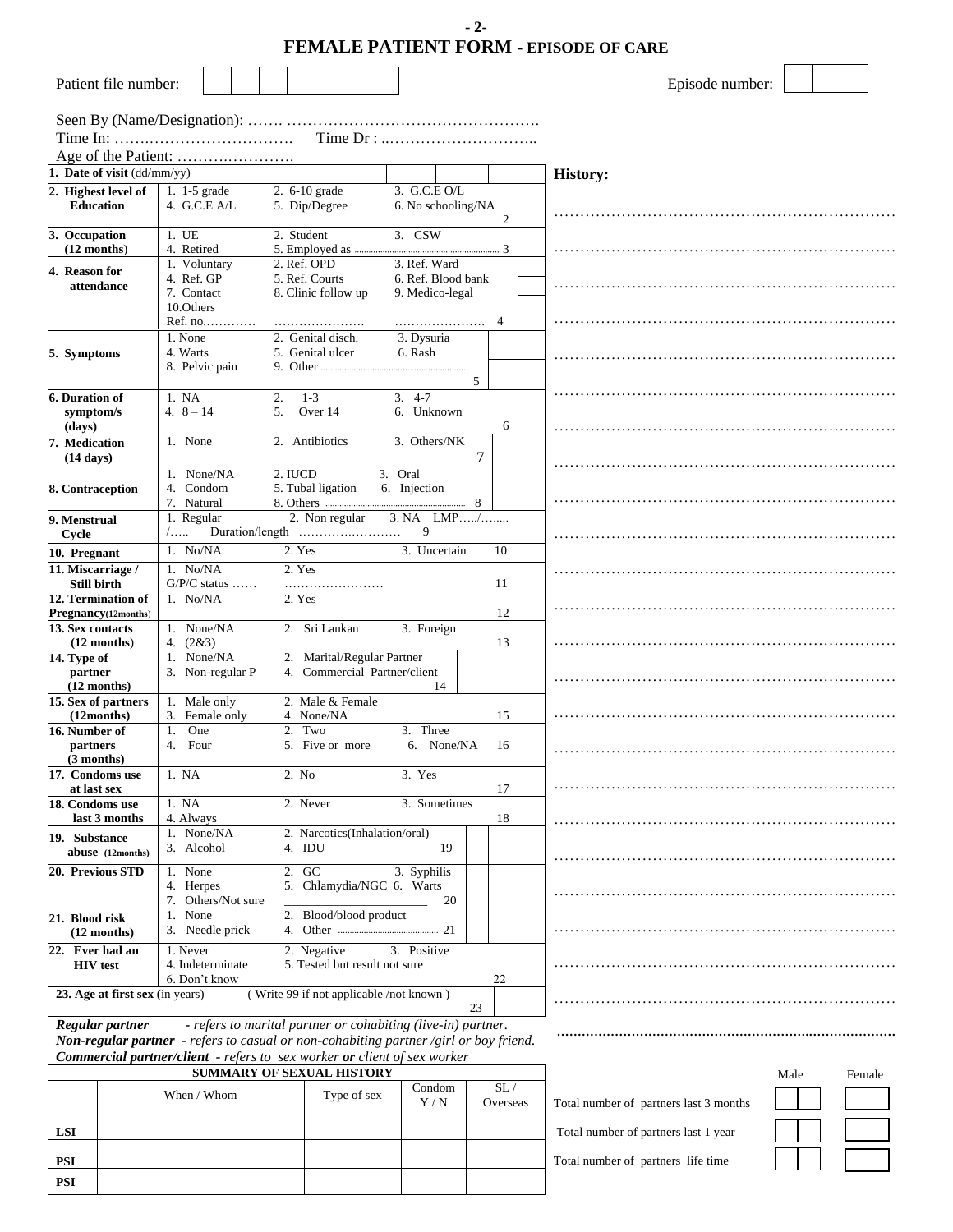**- 3- FEMALE PATIENT FORM - EPISODE OF CARE**

| Patient file number:<br><b>EXAMINATION</b> |                                                     |                                                    |                                                                 |                              |
|--------------------------------------------|-----------------------------------------------------|----------------------------------------------------|-----------------------------------------------------------------|------------------------------|
| 24. Signs                                  | 1. None<br>4. Genital warts<br>7. Pelvic tenderness | 2. Gen. discharge<br>5. Genital ulcer<br>9. Others | Inguinal LN<br>3.<br>Rash<br>6.<br>10. Not Exam.                |                              |
|                                            |                                                     |                                                    | 24                                                              |                              |
| <b>INVESTIGATION</b>                       | 1. Not done                                         |                                                    |                                                                 |                              |
| 27. Dark Ground<br>for TP                  |                                                     | 2. Negative                                        | 3. Positive                                                     | 27                           |
| 28. Giant Cells                            | 1. Not done                                         | 2. Negative                                        | 3. Positive                                                     | 28                           |
| 29. Urethral smear<br>(x1000)              | 1. Not done<br>4.5-9 Pus cells                      | 2. ICGND<br>$5. \geq 10$ Pus cell                  | 3. <5 Pus cells/NAD<br>6. Other<br>29                           |                              |
| 30. Urethral GC<br>culture                 | 1. Not done<br>4. Report NA                         | 2. Negative                                        | 3. Positive                                                     | 30                           |
| 31. Urethral<br>Chlamydia                  | 1. Not done<br>4. Indeterminate                     | 2. Negative<br>5. Report NA                        | 3. Positive                                                     | 31                           |
|                                            | 1. Not done                                         | 2. Negative.                                       | 3. ICGND                                                        |                              |
| 32. Vaginal smear                          | 4. Candida<br>7. Lactobacilli<br>not seen           | 5. Trichomonias.<br>8.6 & 7                        | 6. Clue cells<br>9. Other<br>32                                 |                              |
| 33. Cervical smear                         | 1. Not done<br>4. Pus cells $>$ 30                  | 2. ICGND<br>5.Other                                | 3. Pus cells $<$ 30<br>33                                       |                              |
| 34. Cervical GC<br>culture                 | 1. Not done<br>4. Report NA                         | 2. Negative                                        | 3. Positive                                                     | 34                           |
| 35. Cervical                               | 1. Not done                                         | 2. Negative                                        | 3. Positive                                                     |                              |
| Chlamydia                                  | 4. Indeterminate<br>1. Not done                     | 5. Report NA<br>2. Unsatisfactory                  | 3. NILM                                                         | 35                           |
|                                            | 4. LSIL                                             | 5. HSIL                                            | 6. ASCUS                                                        |                              |
| 36. Pap smear                              | 7. AGC<br>10. Koilocytes                            | 8. BEC $> 40$ yrs<br>11. TV                        | 9. S/G M<br>12. Clue cells                                      |                              |
|                                            | 13. Candida                                         | 14. NSI/other                                      | 15. Report NA 36                                                |                              |
| 37. Throat GC                              | 1. Not done                                         | 2. Negative                                        | 3. GC                                                           |                              |
| culture                                    | 4. Report NA                                        |                                                    |                                                                 | 37                           |
| 38. Rectal GC<br>culture                   | 1. Not done<br>4. Report NA                         | 2. Negative                                        | 3. GC                                                           | 38                           |
| 39. HSV Ag<br><b>ELISA</b>                 | 1. Not done<br>4. Report NA                         | 2. Negative                                        | 3. Positive                                                     | 39                           |
| 40. HSV culture                            | 1. Not done<br>4. Report NA                         | 2. Negative                                        | 3. Positive<br>(Type 1, Type 2)                                 | 40                           |
| 41. HSV Serology                           | 1. Not done<br>4. Report NA                         | 2. Negative                                        | 3. Positive<br>Type1 - lgM, lgG<br>Type 2 - lgM, lgG            | 41                           |
| <b>42. VDRL</b>                            | 1. Not done<br>4. Reactive<br>Titre $\dots\dots$    | 2. Non reactive<br>5. Report NA                    | 3. Prev.reactive (treated)<br>Titre $\dots\dots\dots\dots\dots$ | 42                           |
| 43. ТРРА/ТРНА                              | 1. Not done                                         | 2. Non reactive                                    | 3. Prev reactive(treated)                                       |                              |
|                                            | 4. Reactive                                         | 5. Equivocal                                       | 6. Report NA                                                    | 43                           |
| 44. HIV Screening<br>Test                  | 1. Not done<br>4. Positive                          | 2. Negative<br>5. Inconclusive                     | 3. Prev. positive<br>6. Report NA                               | Assessmer<br>44              |
| 45. HIV<br>Confirmatory                    | 1. Not done<br>4. Positive                          | 2. Negative<br>5. Inconclusive                     | 3. Known positive<br>6. Report NA                               |                              |
| test                                       | 1. Not done                                         | 2. Negative                                        | 3. Prev. positive                                               | 45                           |
| 46. Hep B s Ag                             | 4. Positive<br>1. Not done                          | 5. Report NA<br>2. Negative                        | 3. Prev. positive                                               | 46                           |
| 47. Hep C Ab                               | 4. Positive                                         | 5. Report NA                                       |                                                                 | 47                           |
| Other tests:                               |                                                     |                                                    |                                                                 |                              |
|                                            |                                                     |                                                    |                                                                 | .                            |
|                                            |                                                     |                                                    |                                                                 |                              |
|                                            |                                                     |                                                    |                                                                 | <b>Note:</b> Se<br>notificat |
| <b>Management / Treatment:</b>             |                                                     |                                                    |                                                                 | NGC(ST)                      |
|                                            |                                                     |                                                    |                                                                 | <b>Follow</b> up             |
|                                            |                                                     |                                                    |                                                                 | Date and i                   |
|                                            |                                                     |                                                    |                                                                 | Notes ch                     |

| Assessment / provisional diagnosis:<br>Note: Send the patient for interview(FI)/partner<br>notification in case of GC, Syphilis, Chlamydia,<br>NGC(STI), PID (STI), or Trichomoniasis.<br>.<br>Follow up 1. None /Optional 2. Yes 3. Referral 4. Other |  |
|--------------------------------------------------------------------------------------------------------------------------------------------------------------------------------------------------------------------------------------------------------|--|
|                                                                                                                                                                                                                                                        |  |
|                                                                                                                                                                                                                                                        |  |
|                                                                                                                                                                                                                                                        |  |
|                                                                                                                                                                                                                                                        |  |
|                                                                                                                                                                                                                                                        |  |

Episode number:

reason for follow up<sup>:</sup>……………………………………… …………………………………………………………. Notes checked by (SMO 1):……………….…………….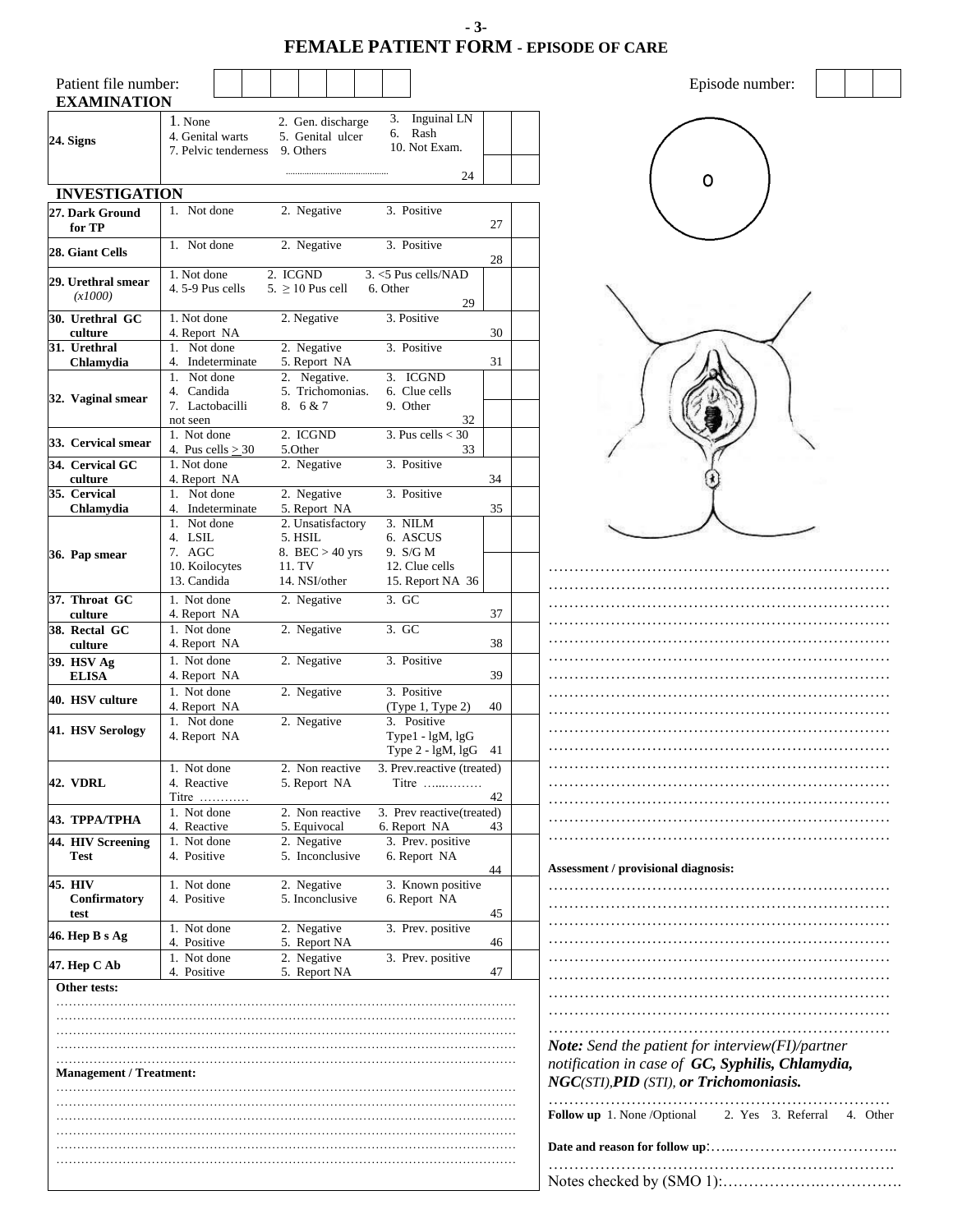| - 4-                                         |  |
|----------------------------------------------|--|
| <b>FEMALE PATIENT FORM - EPISODE OF CARE</b> |  |

|                                | Episode number:                 |          |
|--------------------------------|---------------------------------|----------|
| $1^{\rm st}$ Follow up visit   |                                 |          |
| Seen by (Name and Designation) |                                 |          |
|                                |                                 |          |
|                                |                                 |          |
|                                |                                 |          |
|                                |                                 |          |
|                                |                                 |          |
|                                |                                 |          |
|                                |                                 |          |
|                                |                                 |          |
|                                |                                 |          |
|                                |                                 |          |
| Follow up                      | 3. Referred<br>2. None/Optional | 4. Other |
| $2nd$ Follow up visit          |                                 |          |
|                                |                                 |          |
|                                |                                 |          |
|                                |                                 |          |
|                                |                                 |          |
|                                |                                 |          |
|                                |                                 |          |
|                                |                                 |          |
|                                |                                 |          |
|                                |                                 |          |
|                                |                                 |          |
|                                |                                 |          |
| Follow up                      | 2. None/Optional<br>3. Referred |          |
| $3rd$ Follow up visit          |                                 |          |
|                                |                                 |          |
|                                |                                 |          |
|                                |                                 |          |
|                                |                                 |          |
|                                |                                 |          |
|                                |                                 |          |
|                                |                                 |          |
|                                |                                 |          |
|                                |                                 |          |
|                                |                                 |          |
|                                |                                 |          |
|                                |                                 |          |
| Follow up                      | 2. None/Optional<br>3. Referred | 4. Other |